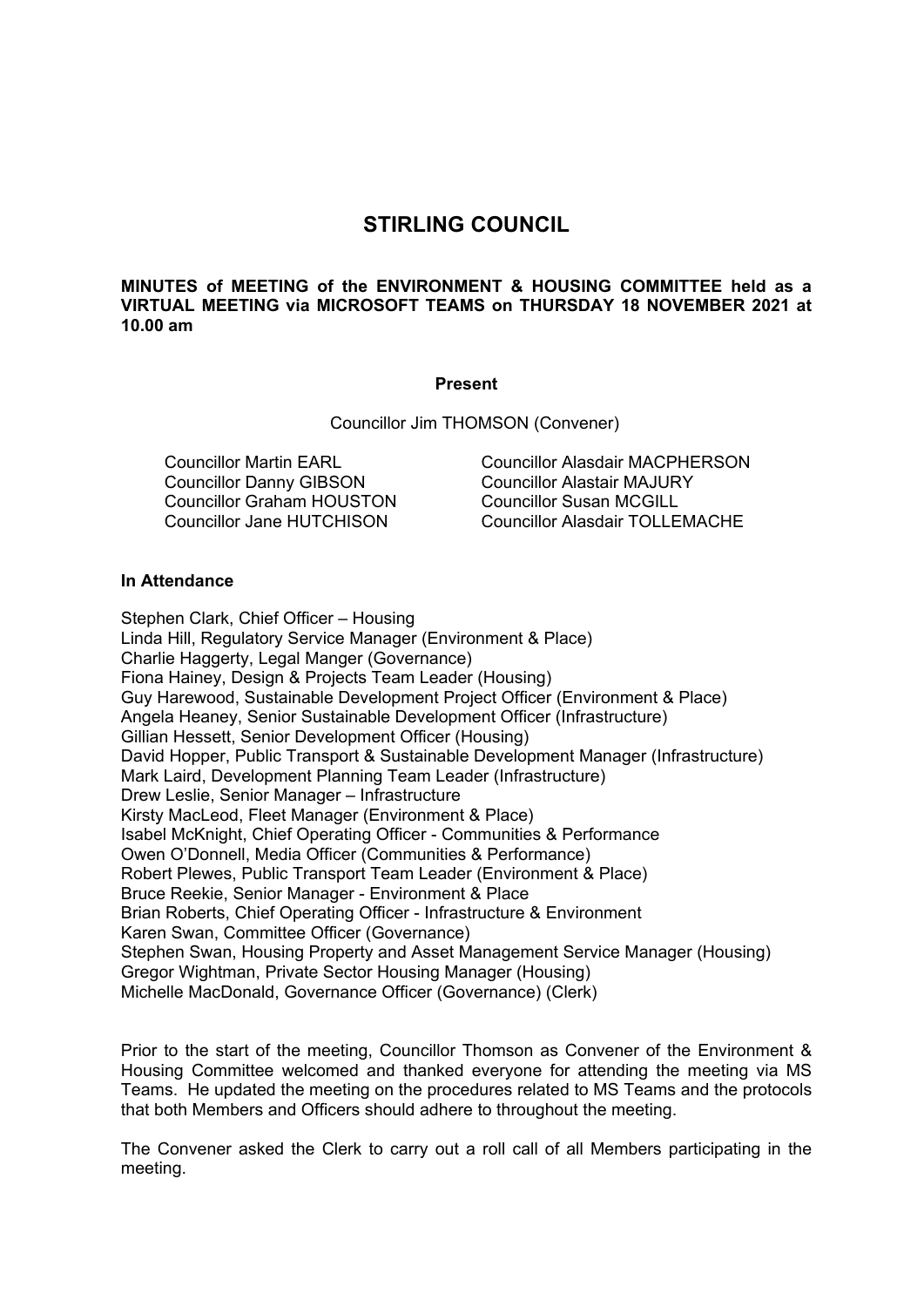#### **EH271 APOLOGIES AND SUBSTITUTIONS**

There were no apologies and substitutions.

# **EH272 DECLARATIONS OF INTEREST**

Councillor Danny Gibson declared a non-financial interest in EH281 Order of Malta Dial-a-Journey Update Report as the Stirling Council's appointed Director. He felt he could be balanced and apply sound judgement and would partake within the item.

# **EH273 URGENT BUSINESS BROUGHT FORWARD BY THE CONVENER**

There was no urgent business.

## **EH274 MINUTES OF MEETING – 16 SEPTEMBER 2021**

The Minutes of the Environment & Housing Committee Meeting held on 16 September 2021 were submitted for approval.

#### **Decision**

The Minutes of the Meeting of Environment & Housing Committee held on 16 September 2021 were approved as a correct record of proceedings, with the following amendment:-

EH263 – Performance & Strategic Priorities Progress Report – Broken Glass Removal Cases and Needle Uplift to have both total and individual cases identified.

# **EH275 ROLLING ACTION LOG**

The Rolling Action Log was submitted for review.

The Committee agreed that all actions noted within the Rolling Action Log to be addressed and updated.

The Committee requested that for EH149 A811 Petition Update - (Road Safety) clarity be sought by Officers as to what stage the design work was at and when it would go out for consultation.

It was also noted that EH267 Salt Bins criteria/ indicators had been addressed as complete and would be removed from the Rolling Action Log.

The Committee also requested that a review of all of the Environment & Housing Committee Rolling Action Log Actions be taken, updated and advised to Environment & Housing Committee Members by Thursday 25 November 2021.

#### **Decision**

The Environment & Housing Committee agreed to note, and remove any actions marked for removal on the Rolling Action Log.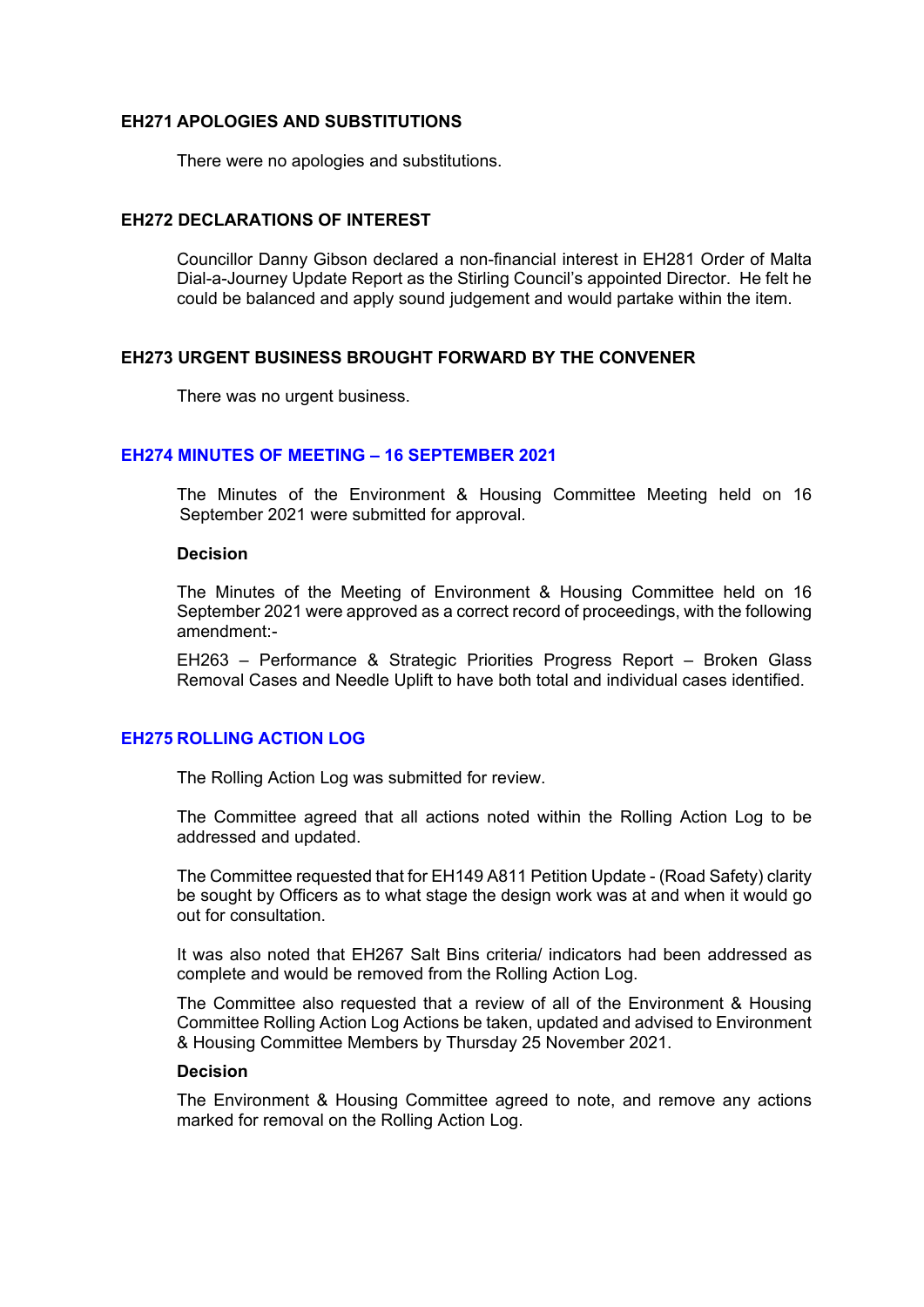#### **EH276 PERFORMANCE & STRATEGIC PRIORITIES PROGRESS REPORT**

A report by the Chief Operating Officer – Infrastructure & Environment presented the recommended performance indicators to be used to measure and report on progress on Council priorities reported to the Environment & Housing Committee.

Following on from Members questions, the Senior Manager – Environment & Place advised that clarity would be sought on the October 2021 indicator for Total Amount of Household Waste sent to Landfill (%) and the timescales to when the Waste Scorecard would be completed and circulated to the Environment & Housing Committee Members accordingly.

The Chief Officer – Housing also confirmed in response to a Members question that a breakdown of properties which were easier or harder to let under "Average Time Taken to Re-Let Properties (Days)" would be clarified and circulated to Members of Environment & Housing Committee.

#### **Decision**

The Environment & Housing Committee agreed to note performance of reported indicators within the Committee Scorecard (Appendix 1 and 2 to the submitted report).

(Reference: Report by Chief Operating Officer, Communities & Performance, dated 8 November 2021, submitted).

# **EH277 COMMUNITY SAFETY TEAM UPDATE**

The Senior Manager – Infrastructure submitted a report that provided an update to the Committee on enforcement action undertaken by the Community Safety Team between 1 July 2021 and 30 September 2021.

The Community Safety Team used an intelligence led approach in dealing with antisocial behaviour and environmental crimes.

Following a Members enquiry, the Regulatory Service Manager confirmed that clarity would be sought on the details of the 2 cases of "Eviction Action Progressed" and circulated to Members of the Environment & Housing Committee.

She also noted that information in respect to action taken on the 101 fly tipping cases would be advised to Members of Environment & Housing Committee, along with future report inclusion of data on successful prosecution cases against fly tippers.

The Committee also noted that the Anti-Social Behaviour Policy had been out of date and was being overhauled. The Senior Manager – Infrastructure confirmed that the draft Anti-Social Behaviour Policy would be circulated, following clarity from Legal to All Elected Members for input prior to submission to a Council Meeting.

The Regulatory Service Manager also noted, at the request of Committee, that a briefing note on the Noise app would be circulated to Members of Environment & Housing Committee.

#### **Decision**

The Environment & Housing Committee agreed to note the content of report.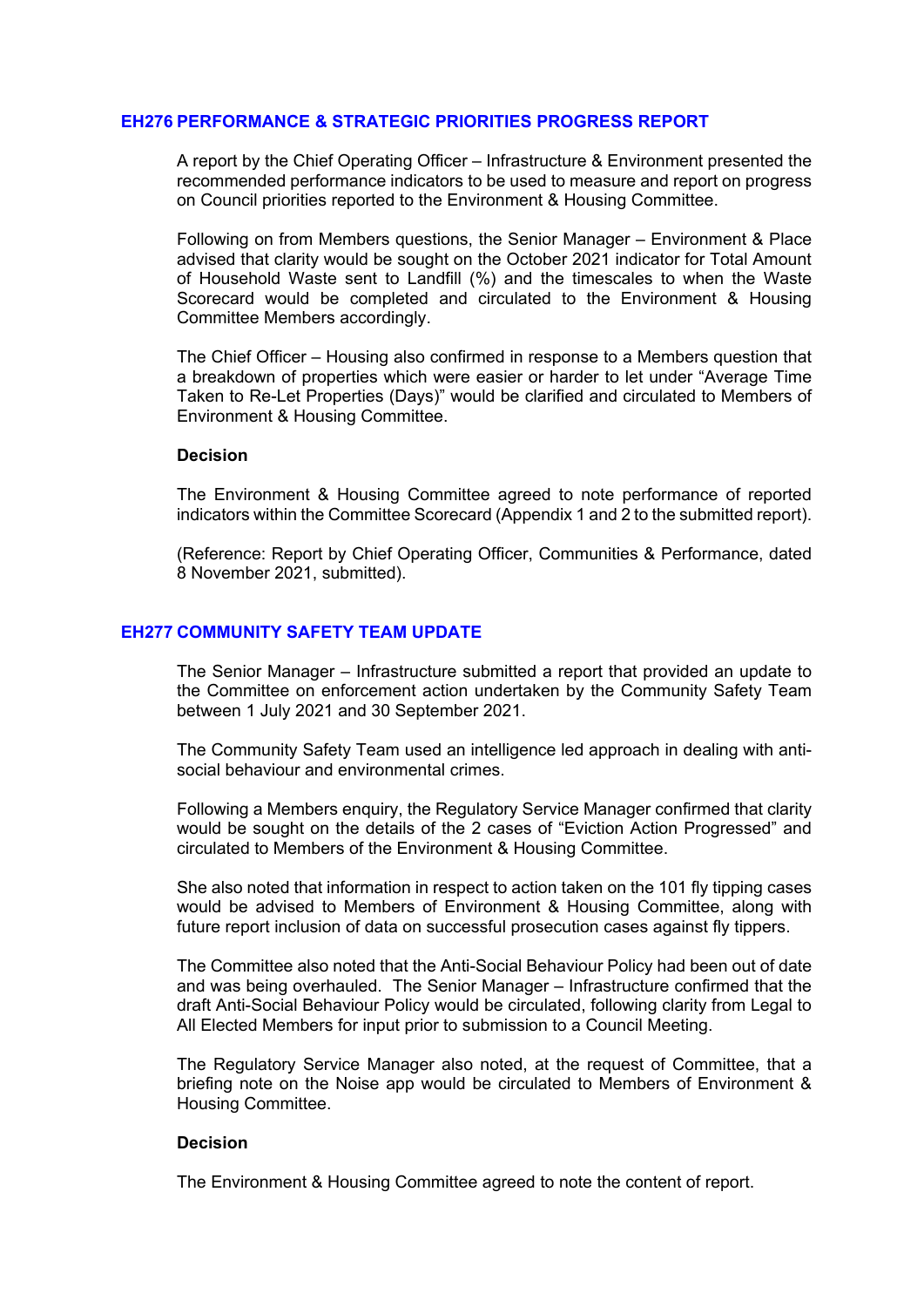(Reference: Report by Senior Manager, Infrastructure, dated 9 November 2021, submitted)

# **EH278 HOUSING REVENUE ACCOUNT – PROJECTED OUTTURN 2021/22**

A report was submitted by the Chief Officer – Housing that detailed the Housing Revenue Account and Housing Investment Programme.

## **Housing Revenue Account**

The projected outturn for 2021/22 showed expenditure of £22.701M against a budget of £22.701M. The level of balances retained by the Housing Revenue account were projected to remain at £986,000.

#### **Housing Investment Programme**

The 2021/22 Housing Investment Programme showed expenditure of £23.405M against a budget of £23.237M. The level of new borrowing required for the current year was projected to be £2.621M over budget at £13.324M.

# **Decision**

The Environment & Housing Committee agreed to note that:

- 1. expenditure on the Housing Revenue Account for 2021/22 was projected to remain at £22.701M;
- 2. the year-end retained balances were projected to remain at £986,000;
- 3. expenditure on the Housing Investment Programme was projected to be £23.405M; and
- 4. the borrowing requirement for 2021/22 was projected to be £13.324M.

(Reference: Report by Chief Officer, Housing, dated 8 November 2021, submitted).

# **EH279 STRATEGIC HOUSING INVESTMENT PLAN 2022/23 TO 2026/27**

The Chief Officer – Housing submitted the Strategic Housing Investment Plan (SHIP) 2022/23 to 2026/27 to the Committee for approval. The report set out the strategic investment priorities for affordable housing across the Stirling Council area to achieve the outcomes set out in Stirling Council's Local Housing Strategy which was approved by Stirling Council in December 2012.

The Scottish Government had a Strategic Housing Investment Framework to allocate development funding to local authorities, to which Stirling Council was required to submit a Strategic Housing Investment Plan (SHIP) annually to the Scottish Government. The previous Strategic Housing Investment Plan was approved by the Environment and Housing Committee in December 2020. The current draft Strategic Housing Investment Plan covered the five year period 2022/23 to 2026/27.

In response to Members questions, the Chief Officer – Housing and Senior Manager – Infrastructure confirmed that construction costs had increased, although it had to be noted that Officers and services were working with developers in open conversation which was progressing positively.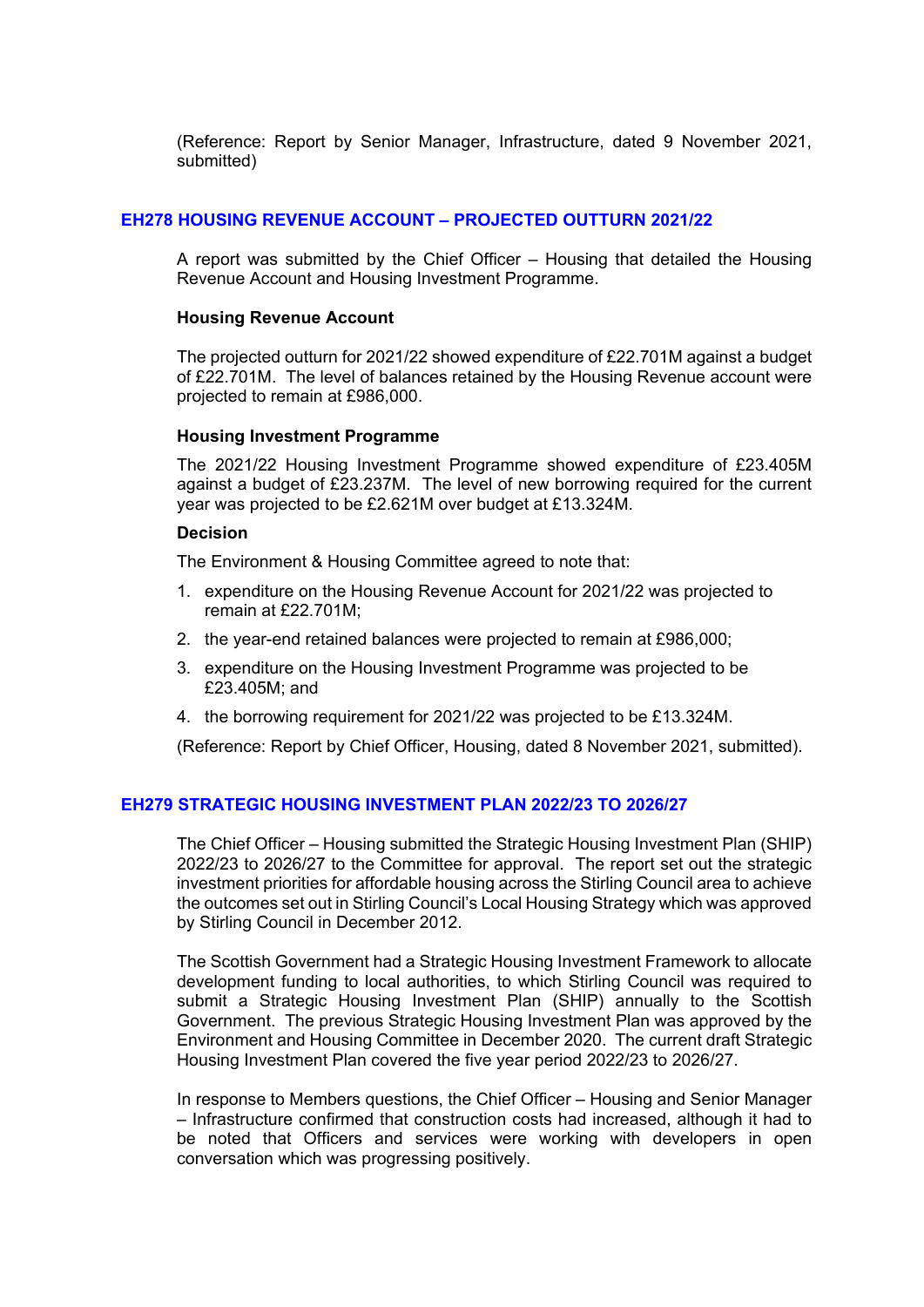The Chief Officer – Housing also confirmed that in respect to housing stock with adaptations, Stirling Council had built more than the prescribed 5% within the local authority area.

The Committee noted that the new National Planning Framework would be brought to a future Planning & Roads Working Group.

#### **Decision**

The Environment & Housing Committee agreed to approve the Strategic Housing Investment Plan 2022/23 to 2026/27 for submission to the Scottish Government based on the projects identified in the Strategic Housing Investment Plan tables set out within Appendix 2 to the submitted report.

(Reference: Report by Chief Officer, Housing, dated 8 November 2021, submitted).

# **EH280 DEVELOPMENT OF NEW BUILD HOUSING AT GRAYSTALE ROAD, ST NINIANS**

A report was submitted by the Chief Officer – Housing that explained the proposals for development of new build Council Housing at Graystale Road, St. Ninians and approval was now sought from the Environment & Housing Committee.

The site at Graystale Road was previously used for council housing. The properties had been built in the 1950's but by the early 2000s had become unpopular, mainly because they there were 4 storey tenements flats which were not in high demand from applicants on the Housing List. These properties were demolished in 2012 as part of regeneration activity in the area which was untaken by Stirling Council. The site was demolished and marketed for sale in 2017.

Officers had considered the extend of housing need in the local area and considered that the best use of the asset would be to develop social housing which met the needs of the housing list. Stirling Council currently had over 1,300 applicants who had included this area as one of their choices. In addition, Stirling Council had one of the lowest levels of turnover of council housing in Scotland, which could result in lengthy waiting times even for households with a high level of points. The Housing Revenue Account held very few sites which could deliver a significant number of new homes so it was considered that the use of Housing Revenue Account land in addition to opportunities that arose via the Council's Affordable housing policy would help maximise the new support of affordable housing delivered in Stirling.

# **Decision**

The Environment & Housing Committee agreed to:

- 1. approve the proposal to develop Council Housing for the Housing Revenue Account owned site at Graystale Road, St Ninians; and
- 2. note that proceeding with procurement for new build residential construction at Graystale Road would require approval at a future Environment and Housing **Committee.**

(Reference: Report by Chief Officer, Housing, dated 8 November 2021, submitted).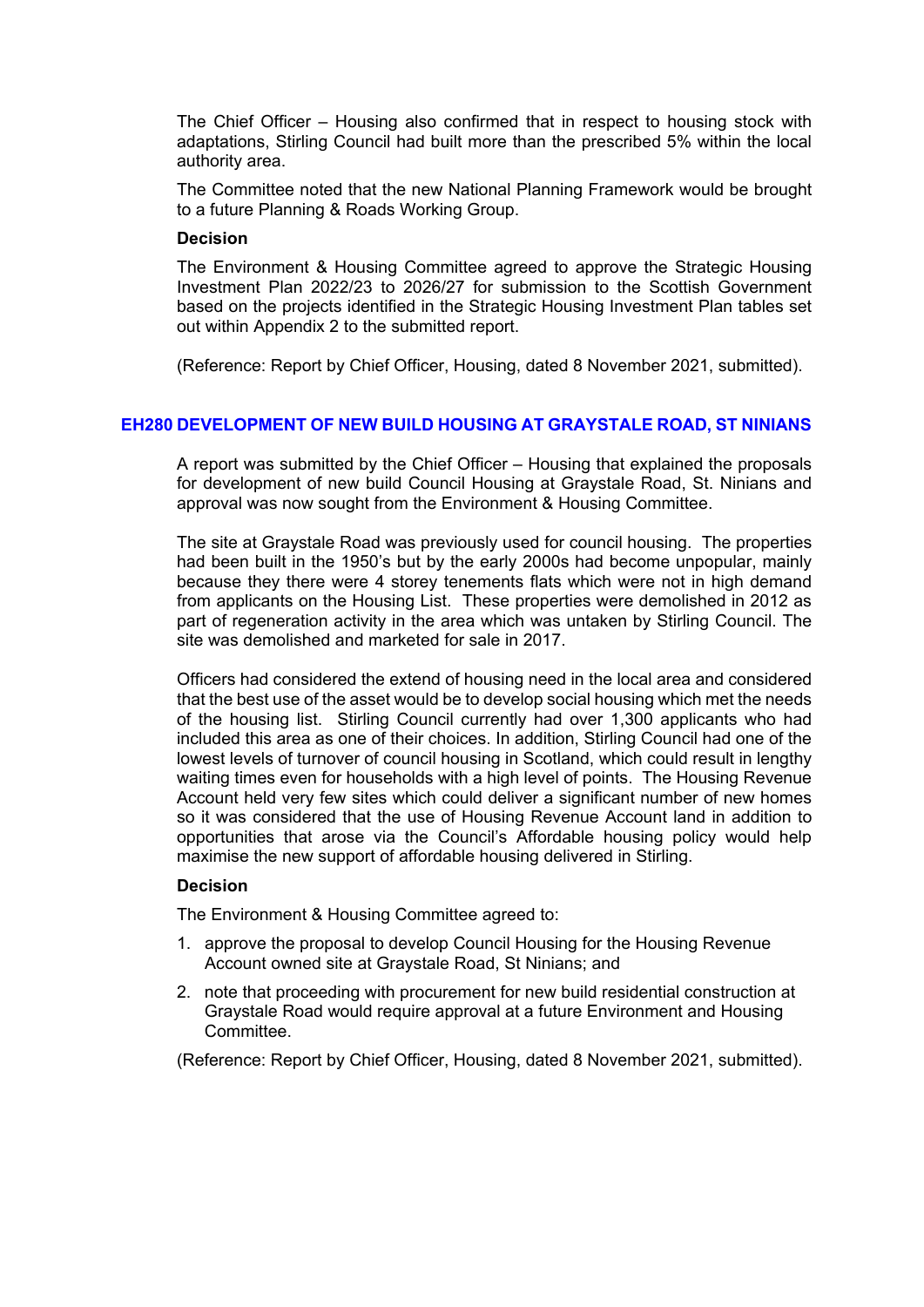#### **EH281 ORDER OF MALTA DIAL-A-JOURNEY UPDATE REPORT**

The Senior Manager – Infrastructure submitted a report that offered an overview of the performance and activity of Order of Malta Dial-a-Journey (OMDAJ) in the provision of the Door-to-Door and Shopmobility services supported by Stirling Council, and covered the period from 01 April 2021 to 30 September 2021.

Order of Malta Dial-a-Journey (OMDAJ) was a registered charity that provided a doorto-door transport service for people who were unable to use conventional public transport, as well as a shopmobility service in Stirling City Centre (based at Stirling bus Station). Stirling Council provided funding for the provision of these accessible services to assist people with mobility difficulties.

Following a Members question, the Public Transport Team Leader confirmed that clarity would be sought on how Order of Malta Dial-A-Journey communicated with their Members who do not have internet etc. and advise Members of Environment & Housing Committee.

#### **Decision**

The Environment & Housing Committee agreed to note the update report in relation to Dial-a-Journey's Door-to-Door and Shopmobility services.

(Reference: Report by Senior Manager, Infrastructure, dated 9 November 2021, submitted)

## **EH282 SUSTAINABLE STIRLING: PUBLIC BODIES' CLIMATE CHANGE DUTIES ANNUAL REPORT, 2020-21**

A report by the Senior Manager – Infrastructure was submitted that detailed the Climate Change (Scotland) Act 2009 that introduced mandatory annual climate change reporting for public bodies to record progress in delivering their duties to reduce emissions, adapt to climate change and act sustainably while exercising their functions. The report attached as Appendix 1 fulfilled the reporting requirement while it also provided an update on activity to support delivery of the Council's Climate and Nature Emergency Plan. Once approved by Committee, the attached Sustainable Stirling report would be submitted to Scottish Government.

Responding to Members questions, the Senior Manager – Environment & Place confirmed that flood risk work at Stratblane, in particular, gauges and cameras, had been delayed. He confirmed that clarity on the status of flood risk gauges and camera for Strathblane would be sought and advised to Members of Environment & Housing Committee.

Following concerns raised by Members about First Bus's future intensions within the Stirling area, the Public Transport & Sustainable Development Manager advised that clarity on the status of First Bus and the service changes would be investigated and information would be circulated to All Elected Members. .

#### **Decision**

The Environment & Housing Committee agreed to approve the draft Sustainable Stirling 2020-21 report attached at Appendix 1 to the submitted report.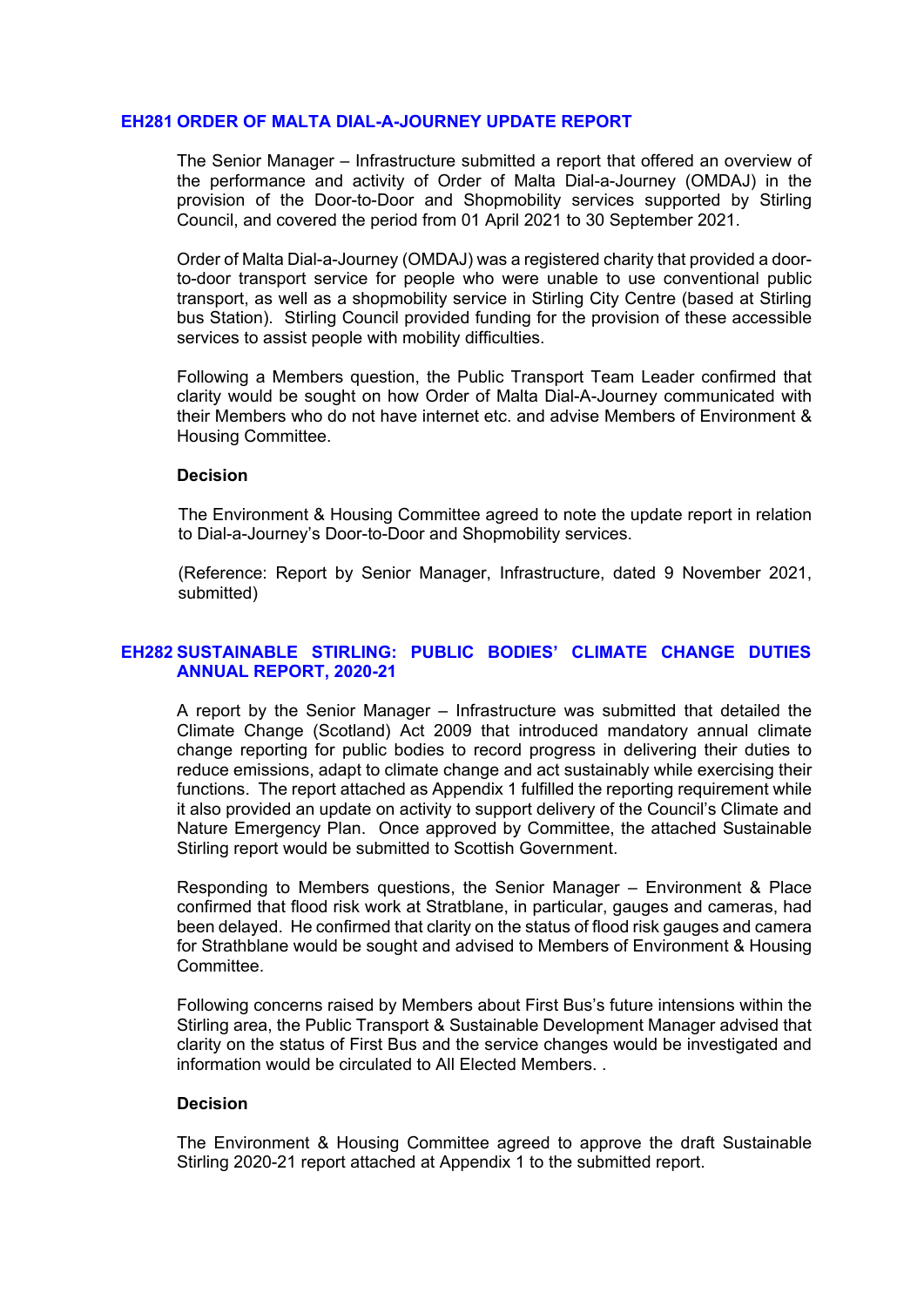(Reference: Report by Senior Manager, Infrastructure, dated 9 November 2021, submitted)

# **EH283 DESIGNATION OF LOCAL NATURE CONSERVATION SITES**

The Senior Manager – Infrastructure submitted a report to seek approval for procedures to designate Local Nature Conservation Sites (LNCSs) within the area covered by the Adopted Stirling Local Development Plan (LDP) and to agree to commence designation of the first tranche of sites, as detailed in Appendix 1 of the submitted report.

Scottish Planning Policy (October 2014) confirmed planning authorities had a duty under the Nature Conservation (Scotland) Act 2004 to further the conservation of biodiversity. International, national and locally designated areas and sites should be identified in local development plans and afforded an appropriate level of protection.

The Wildlife Information Centre (TWIC), with the assistance of local environmental voluntary groups and working in partnership with Stirling and Clackmannanshire Councils, had continued to survey an assess a range of candidate LNCSs ,and had now finalised a list of seventeen sites within the Stirling Local Development Plan area deemed to be of sufficient biodiversity value to merit formal designation.

Following a Members question, the Sustainable Development Project Officer confirmed that a full list of the Local Nature Conservation sites would be circulated to Members of Environment & Housing Committee.

# **Decision**

The Environment & Housing Committee agreed to:

- 1. note the national and local development plan policies and guidance that promoted the designation of Local Nature Conservation Sites;
- 2. the proposed procedures set out within the report to designate Local Nature Conservation Sites;
- 3. commence designation of the first tranche of sites, as detailed within Appendix 1 of the submitted report, and
- 4. the procedures be followed for future designations.

(Reference: Report by Senior Manager, Infrastructure, dated 9 November 2021, submitted)

# **EH284 REPLACEMENT OF REFUSE COLLECTION VEHICLES**

Following notification from the Convener of the Environment & Housing Committee, the Replacement of Refuse Collection Vehicles report would be deferred to a Special Meeting of Environment & Housing Committee in December 2021. Due to elements within the report, it was required to be updated to allow Committee the opportunity to have all relevant details to make an appropriate decision.

#### **Decision**

The Environment & Housing Committee agreed to defer consideration of the report to a Special Meeting of Environment & Housing Committee in December 2021.